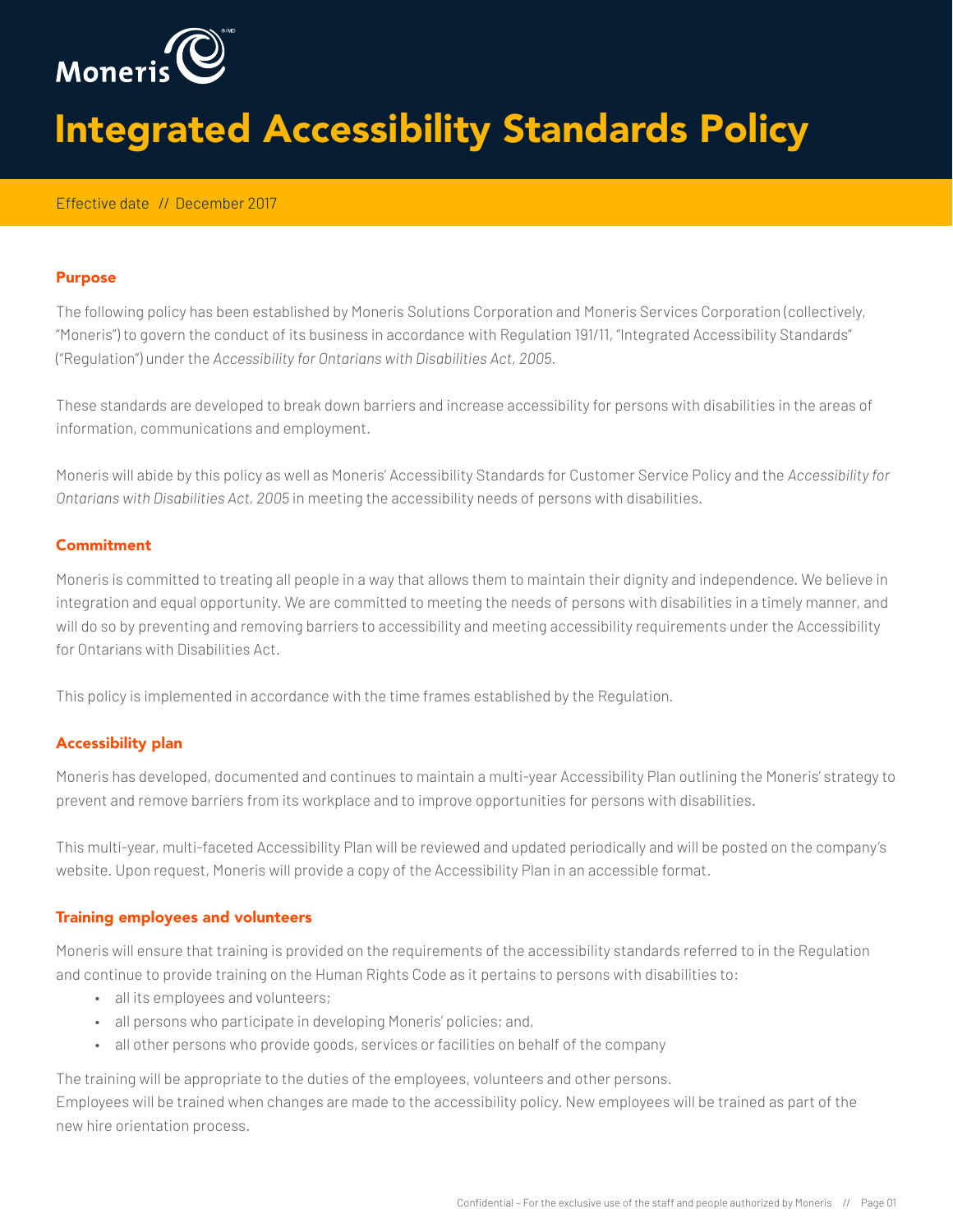

# Kiosks

Moneris Solutions will have regard for accessibility criteria when designing, procuring or acquiring self-service kiosks, including point-of-sale equipment.

## Information and communications standards

# Feedback

Moneris will continue to ensure that its process for receiving and responding to feedback is accessible to persons with disabilities by providing, or arranging for the provision of, accessible formats and communications supports, upon request.

# Accessible formats and communication supports

Upon request, Moneris will provide, or will arrange for the provision of accessible formats and communication supports for persons with disabilities in a timely manner that takes into account the person's accessibility needs due to disability, at no additional or extra cost to such person.

Moneris will consult with the person making the request in determining the suitability of an accessible format or communication support.

Moneris will also notify the public about the availability of accessible formats and communication supports.

# Accessible websites and web content

Moneris will ensure that its publicly accessible websites and web content are compliant with WCAG 2.0 accessibility levels in accordance with the Regulations. By or prior to January 1, 2021, all of

Moneris' internet websites and web content will comply with WCAG 2.0 Level AA, other than as permitted under the Regulations.

## Employment standards

## **Recruitment**

Moneris will notify its employees and the public about the availability of accommodation for applicants with disabilities in its recruitment process.

## Recruitment, assessment or selection process

Moneris will notify job applicants, when they are individually selected to participate further in an assessment or selection process that accommodations are available upon request in relation to the materials or processes to be used.

If a selected applicant requests an accommodation, Moneris will consult with the applicant and provide, or arrange for the provision of, a suitable accommodation in a manner that takes into account the applicant's accessibility needs due to disability.

## Notice to successful applicants

When making offers of employment, Moneris will notify the successful applicant of its policies for accommodating employees with disabilities.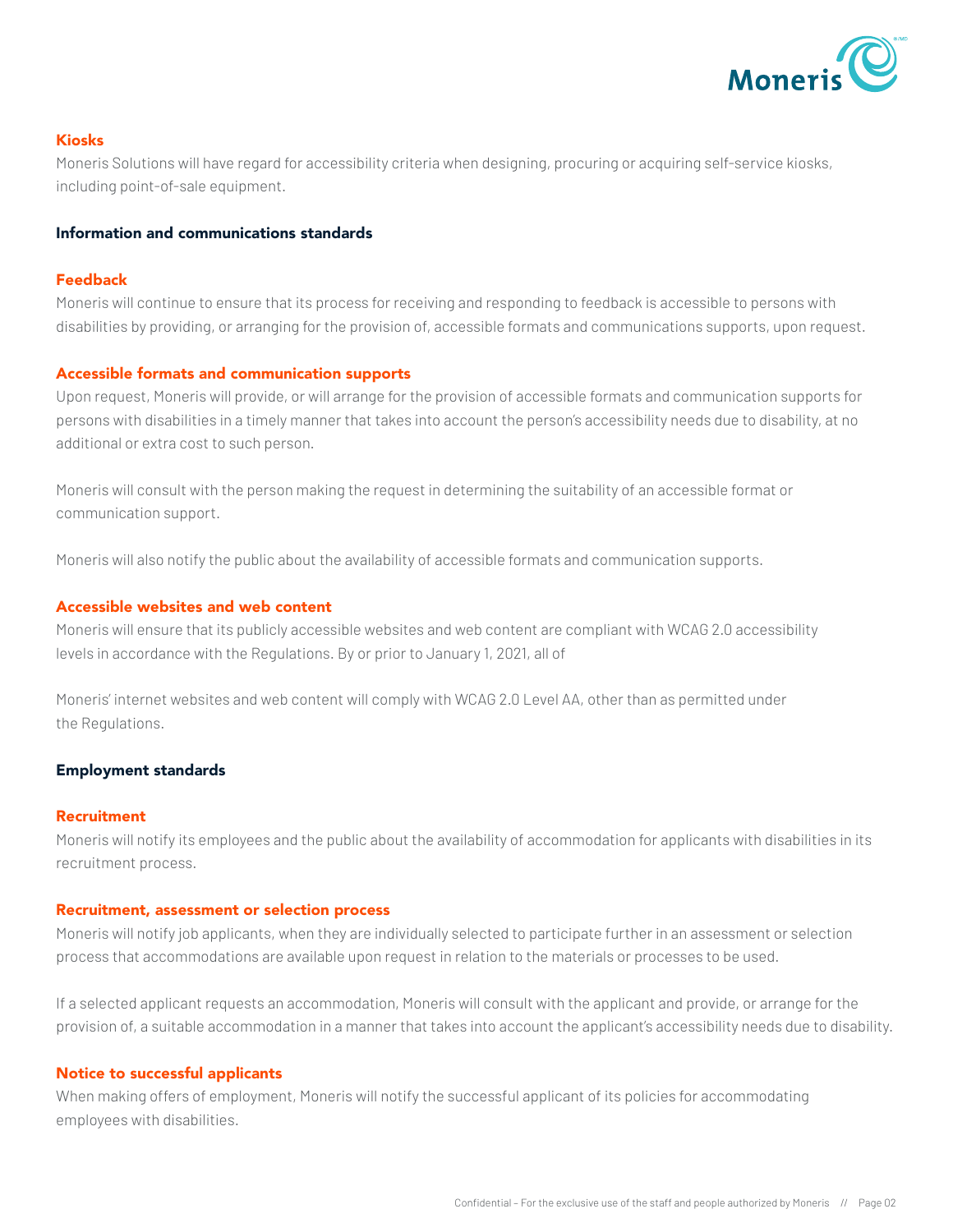

## Informing employees of supports

Moneris will continue to inform its employees of its policies (and any updates to those policies) used to support employees with disabilities, including policies on the provision of job accommodations that take into account an employee's accessibility needs due to disability. This information will be provided to new employees as soon as practicable after commencing employment.

#### Accessible formats and communication supports for employees

Upon the request of an employee with a disability, Moneris will consult with the employee to provide, or arrange for the provision of, accessible formats and communication supports for information that is needed to perform his/her job, and information that is generally available to other employees.

In determining the suitability of an accessible format or communication support, Moneris will consult with the employee making the request.

#### Workplace emergency response information

Moneris will provide individualized workplace emergency response information to employees who have a disability, if the disability is such that the individualized information is necessary, and if Moneris is aware of the need for accommodation due to the employee's disability. Moneris will provide this information as soon as practicable after becoming aware of the need for accommodation.

Where the employee requires assistance, Moneris will, with the consent of the employee, provide the workplace emergency response information to the person designated by Moneris to provide assistance to the employee.

Moneris will review the individualized workplace emergency response information when the employee moves to a different location in the organization, when the employee's overall accommodations needs or plans are reviewed.

## Documented individual accommodation plans

Moneris will maintain a written process for the development of documented individual accommodation plans for employees with disabilities.

If requested, information regarding accessible formats and communications supports provided will also be included in individual accommodation plans.

In addition, the plans will include individualized workplace emergency response information (where required), and will identify any other accommodation that is to be provided.